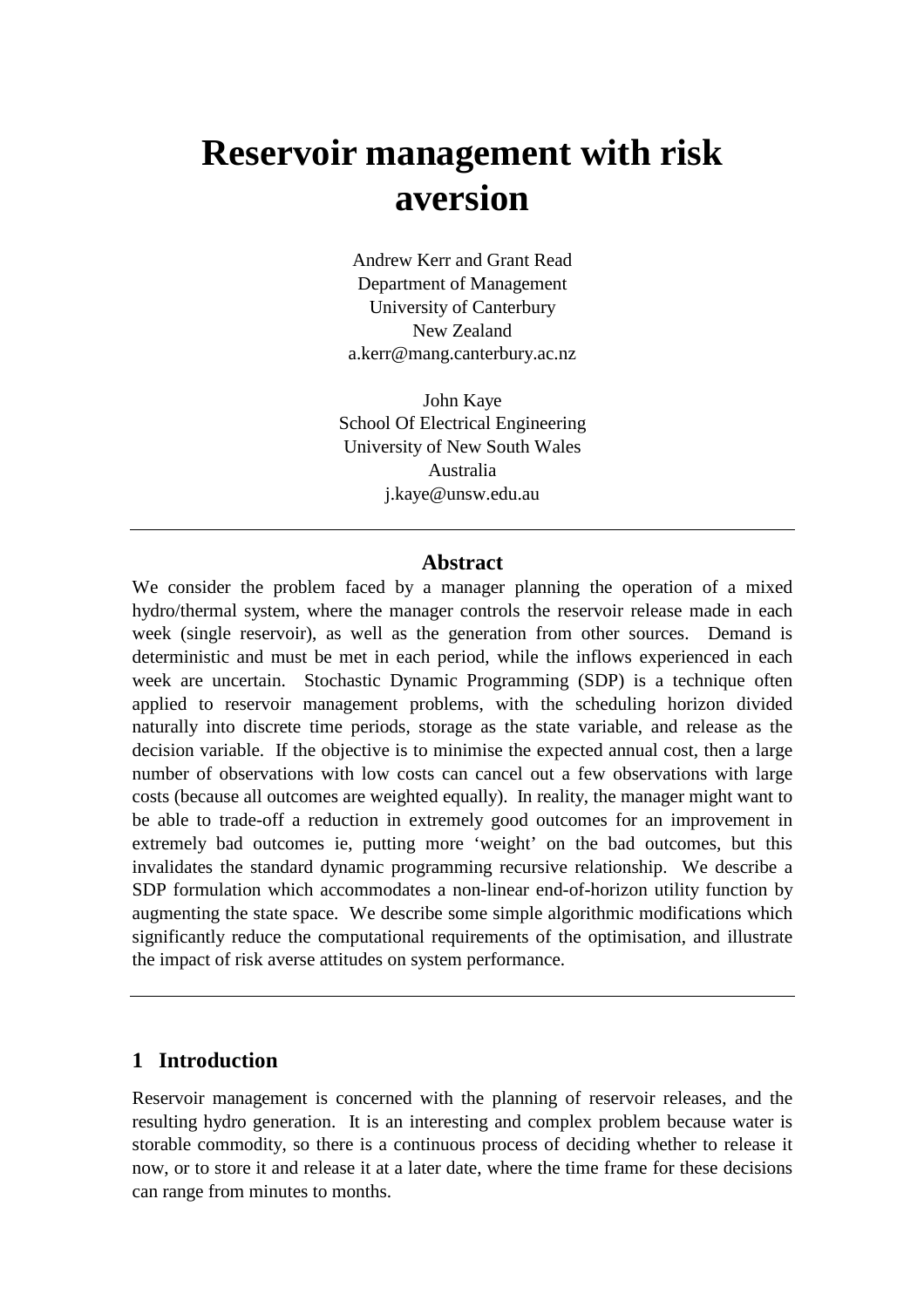In New Zealand, for example, approximately 70% of the annual national energy demand is supplied from hydro sources, so detailed planning of reservoir operation is crucial because of uncertainty about the level of natural inflows, the fact that the aggregate storage capacity is only 6 weeks (approximately) of national demand, and because thermal generation is relatively expensive.

Reservoir planning models (e.g. Read [4]) typically minimise expected thermal and shortage costs, though they do not account for the variability of these costs, so the impact of a large cost, which may be a major concern of the decision maker (DM), can be cancelled out by a large number of observations with low costs. Although heuristic procedures are often employed to modify release schedules so as to avoid excessive costs, there has been no analytical technique which can trade-off storage and cost in a manner consistent with a DM's attitude towards these costs.

Stochastic Dynamic Programming (SDP) is a technique often applied to reservoir management problems (e.g. Archibald et al [1]) where the scheduling horizon divides naturally into discrete time periods (the stages of the SDP) and storage is the state variable which links the stages. Ranatunga [3] developed an approach termed Risk Averse Stochastic Dynamic Programming (RASDP) that incorporates a DM's end-ofhorizon utility into decisions made over time. He applied RASDP to the purchase and sale of forward contracts, so a risk averse DM owning thermal plant with significant intertemporal risks could hedge against price uncertainty.

In this paper we describe an implementation of RASDP to a medium-term reservoir management problem (§2). Some algorithmic modifications are detailed in §3, and in §4 we briefly illustrate the impact of the DM's risk aversion on storage and end-ofhorizon performance.

## **2 Modelling approach**

We consider a scenario where a DM owns all the generation sources, and is trying to plan generation and reservoir release (for a single reservoir) over a one year planning horizon (*T*) divided into weeks ( $t \in T$ ). In each week the benefit depends on the level of release, the storage level, and the level of demand. Weekly inflows are uncertain, and the volume of water able to be stored in the reservoir, and the volume of release in a period, are bounded. The objective is to maximise the DM's expected utility of end-ofhorizon net wealth (NW) which has 2 components:

- end-of-horizon accumulated wealth,  $w_{T+1}$ , which is defined as the sum of the successive legacity through wolcogo, the succeive legacity through the state of the state of the state of the state of the state of the state of the state of the state of the state of the state of the state of the s  $B(q_{_t}, d_{_t})$ , is a function of release  $(q_{_t})$  and demand  $(d_{_t})$ , and is defined as the negative of the cost of satisfying demand, so  $B(q_{_t},d_{_t}){\leq}$  0  $\forall t$ and  $w_t \leq 0 \ \forall t$ .
- $\bullet$  -value of end-of-horizon storage*, V*( $s_{_{T+1}}$ ), which reflects the value of is a laissa a viva bossa bis a gosail a bha an lassacha a la assanta an i

If the DM is risk averse, say, she will wish to adopt a strategy which reduces the chance of achieving extremely bad NW outcomes, and this may be at the expense of reducing the chance of achieving a very good wealth/storage outcomes. The degree to which she wishes to trade off these outcomes can be reflected in a utility curve (*U*),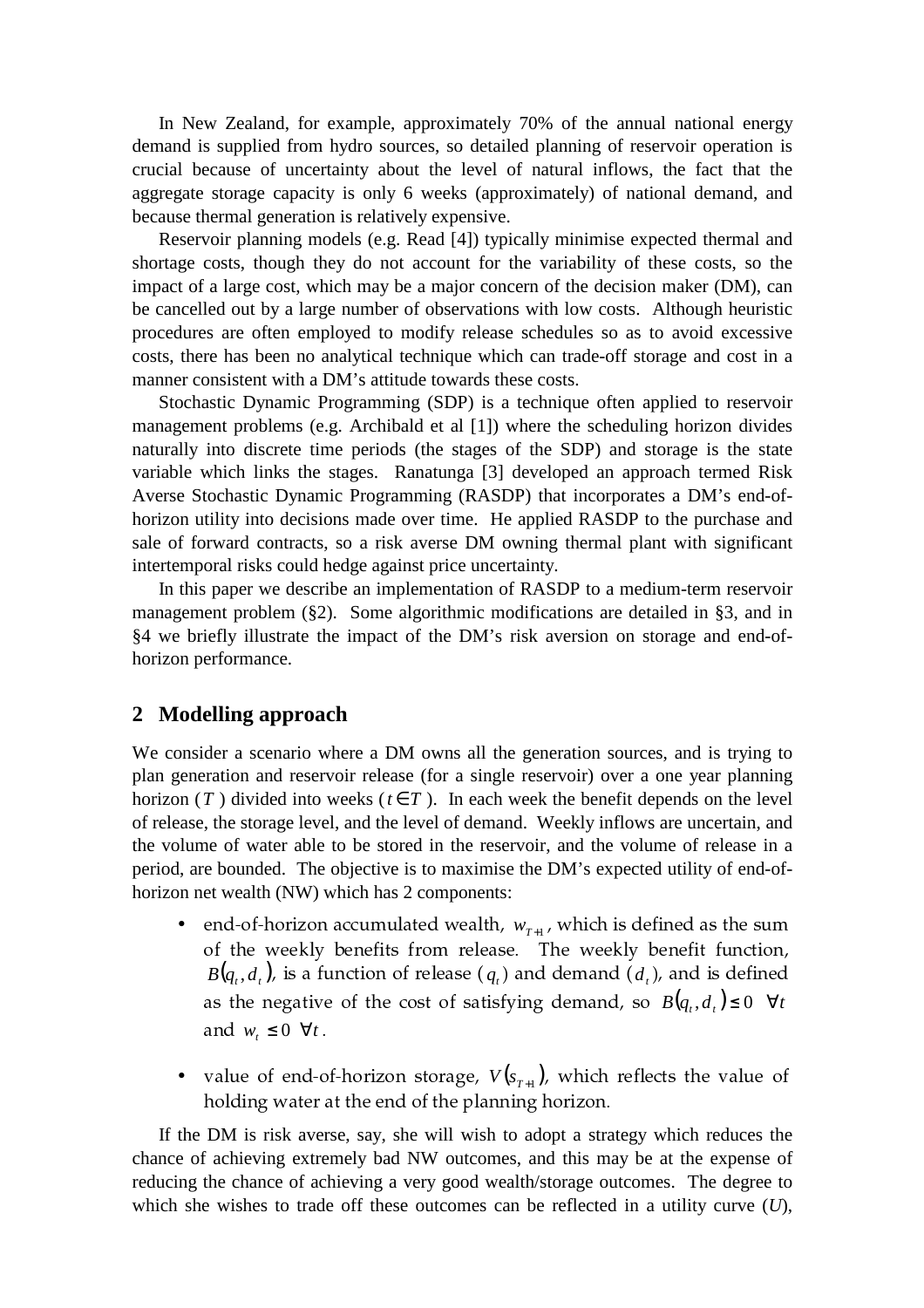which will be concave and non-linear if she is risk averse. However, if *U* is non-linear and  $B_1$  and  $B_2$  are the benefits achieved in weeks 1 and 2, then

$$
E[U(B1 + B2)] \neq E[U(B1)] + E[U(B2)]
$$
\n(1)

so the expected utility depends on the benefits achieved in all periods, and cannot be calculated by adding the expected utility of each individual benefit. Therefore, the objective is non-separable, invalidating the use of a recursive relation, and hence dynamic programming.

In order to overcome the problem of non-separability, define another state,  $w_t$ , which is the accumulated benefit up to the beginning of period *t*

$$
w_t = \sum_{t=1}^{t-1} B(q_t, d_t)
$$
 (2)

where  $w_1 = 0$ . End-of-horizon wealth is defined as

$$
w_{T+1} = \sum_{t \in T} B(q_t, d_t)
$$
 (3)

where

$$
w_{t+1} = w_t + B(q_t, d_t)
$$
 (4)

so we can formulate the problem as a standard SDP problem with a 2-dimensional state space (accumulated wealth and storage).

The end-of-horizon value function,  $f_{T+1}$ , is described by calculating the utility of arriving at different points (accumulated wealth and storage levels) in the end-ofhorizon state space. The form of utility we use here is

$$
f_{T+1}(w_{T+1}, s_{T+1}) = U_W(w_{T+1}) + U_S(V(s_{T+1}))
$$
\n(5)

though the method does not require this functional form. The objective to be maximised at each period is

$$
P1 \t ft(Wt, St) = \max_{qt} E[ft+1(Wt+1, St+1, dt) | at]
$$
(6)

subject to:  $W_{t+1}$ 

$$
w_{t+1} = w_t + B(q_t, d_t)
$$
 (7)

$$
s_{t+1} = s_t - q_t + a_t \tag{8}
$$

$$
s^{\min} \le s_t \le s^{\max} \tag{9}
$$

$$
q_t^{\min} \le q_t \le q_t^{\max} \tag{10}
$$

$$
w_1 = 0 \tag{11}
$$

The utility for a particular end-of-horizon wealth and storage is calculated in (5), where  $U_W$  and  $U_S$  are (concave) utility functions for end-of-horizon wealth ( $W_{T+1}$ ) and value of storage  $V(s_{T+1})$ . In each week, we choose the release level  $(q_t)$  that maximises the expected end of horizon utility (6) given the demand  $(d_t)$  and stochastic inflows  $(a<sub>t</sub>)$  in the period. Equations (7) and (8) describe the state transitions for wealth and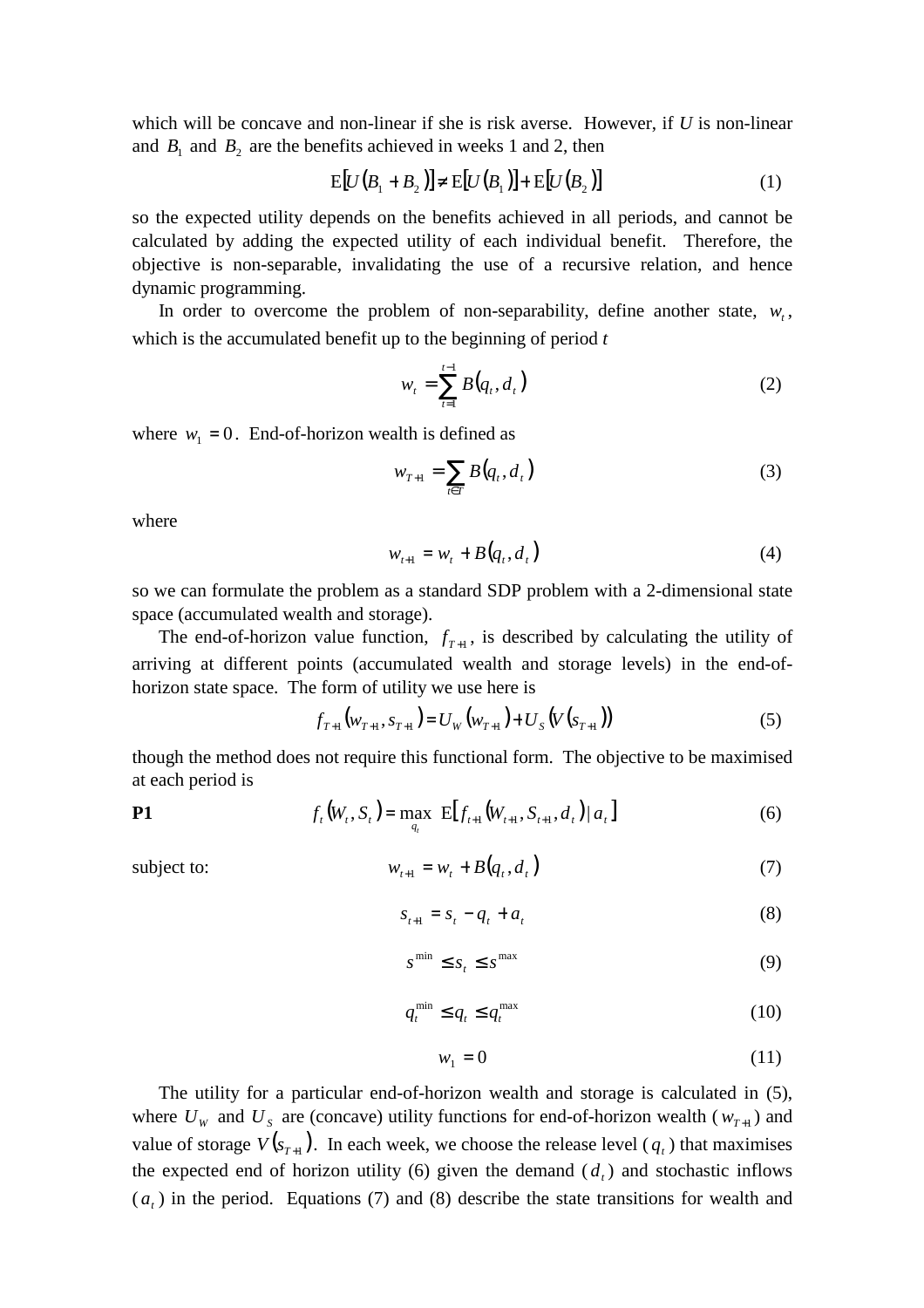storage, where  $B(q_t, d_t)$  describes the benefit from release in *t*. Storage and release bounds are defined in (9) and (10), and the initial level of accumulated wealth is 0 (11).

The use of the additional state variable  $w_t$  has enabled the separation of the time periods and therefore the ability to apply a dynamic programming principle. The approach described here for solving **P1** is to discretise the state space, so  $f_{T+1}$  is defined for discrete storage and wealth values over  $(W_{T+1}, S_{T+1})$ . Because the bounds on storage remain the same throughout the optimisation, the storage grid can remain static. This is not the case for accumulated wealth,  $w_t$ , which accrues throughout the scheduling horizon. Maximum and minimum values diverge with *t*, so the discretisation grid is different in each period (the number of grid points is kept constant). A discrete range of release decisions is sampled from the continuous set of feasible releases and these remain the same throughout the optimisation (although this is not a fundamental to the technique). Inflows, which are not correlated, are sampled at discrete levels from a predefined inflow distribution. Release decisions are made at the beginning of *t* and we assume here that the inflow occurs at the end of *t* in its entirety, so there is no ability to adjust release during the period to account for the level of actual inflow.

The expected end-of-horizon utility for a particular  $(w_i^m, s_i^n)$ *t*  $w_t^m$ ,  $s_t^n$ ) grid point and release, *k*  $q_t^k$ , is calculated as

$$
\bar{f}_t^{m,n,k} = g_t(\overline{w}_{t+1}, \overline{s}_{t+1}) \qquad \forall k \qquad (12)
$$

where  $\overline{w}_{t+1} = w_t^m + B(q_t^k, d_t)$ *t*  $\overline{W}_{t+1} = W_t^m + B(q_t^k, d_t), \quad \overline{s}_{t+1} = s_t^n - q_t^k$ *t n*  $\overline{s}_{t+1} = s_t^n - q_t^k$ ,  $m \in M$  (wealth discretisation index), *n* ∈ *N* (storage discretisation index),  $k \in K$  (release discretisation index), and  $g_t$  is  $f_{t+1}$  adjusted for inflow uncertainty. The optimal release,  $\hat{q}_t^{m,n}$  $\hat{q}^{m,n}_{t}$ , is that which corresponds to

$$
f_t^{m,n} = \max_k [\bar{f}_t^{m,n,k}] \qquad \forall k \qquad (13)
$$

Starting from the end of the horizon and working backwards in time, we find and store the optimal expected end-of-horizon utility value  $(f_i^{m,n})$  $f_t^{m,n}$ ) and the associated optimal release  $\left(\hat{q}_{t}^{\tiny \hspace{0.02cm}m,n}\right)$  $\hat{q}^{m,n}_{t}$  for each grid point in  $W_{t} \times S_{t}$ .

## **3 Algorithmic issues**

 $\overline{a}$ 

We calculate  $B(q_t^k, d_t)$  for each release ( $q_t^k$  $q_t^k$ ) by integrating the residual demand curve over the range  $(q_t^k, q_t^{\max})$ *k*  $q_t^k$ ,  $q_t^{\max}$ ), which the cost of generation supplied from other generation sources. Assuming the other stations are loaded in order of their marginal cost and that demand is fixed,  $B(q_t^k, d_t)$  is a concave, increasing monotonically as  $q_t$  increases. The wealth state transition is defined as  $\overline{w}_{t+1} = w_t + B(q_t, d_t)$ , so  $\overline{w}_{t+1}$  has the same properties as  $B(q_t, d_t)$  because  $w_t$  is constant when evaluating  $\overline{w}_{t+1}$  for a particular wealth/storage pair. The relationship between storage and release is assumed to be linear here<sup>1</sup>, so the state transition possibility curve (STPC), which is a function of

 $<sup>1</sup>$  An extension would be to assume a non-linear efficiency curve. There curves are concave, so would not</sup> affect this analysis, because the STPC would only become more concave if an efficiency curve were to be used.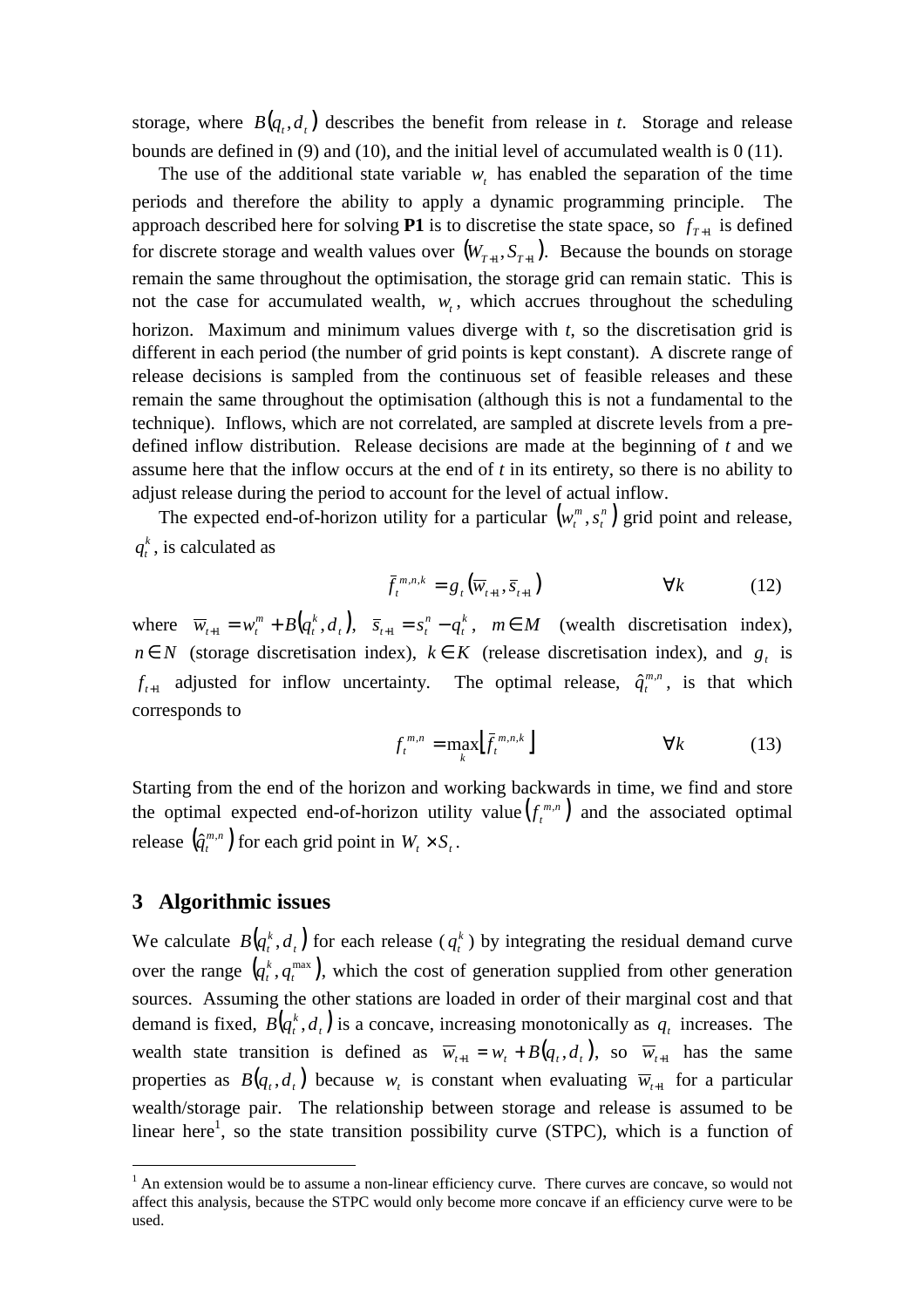wealth and storage, has the same properties as  $B(q_t, d_t)$ . A STPC for a particular wealth/storage point is illustrated in Figure 1.



 $\Gamma^{\prime}$  and  $\Lambda$ , Chaba because the second side of  $\Lambda$ 

The first point on the state transition possibility curve is point 'B', which corresponds to the first release option,  $q^{\text{min}}$ , which in this case equals 0MWh. Demand is met by other sources, decreasing  $\overline{w}_{t+1}$  to its minimum possible value because the highest possible cost is incurred. As  $q_t^k$  $q_t^k$  increases,  $\bar{s}_{t+1}$  decreases because more water is released, and  $\overline{w}_{t+1}$  increases because the additional release reduces the quantity of 'other' generation, and hence the total fuel cost. Note that as  $q_t^k$  $q_t^k$  increases,  $\overline{w}_{t+1}$ increases at a non-increasing rate because the marginal cost of the generation displaced by the hydro release is decreasing due to the assumption of merit order dispatch.

If  $U_w$ ,  $U_s$ , and *V* are non-decreasing functions ( $U'_w \ge 0$  and  $U'_s \ge 0$  where they exist) with non-increasing marginal values ( $U''_w \le 0$  and  $U''_s \le 0$  where they exist), then for  $f_{T+1}(w_{T+1}, s_{T+1})$  defined as  $U_W(w_{T+1}) + U_S(V(s_{T+1}))$ , the contours of  $g_T$   $(f_{T+1})$ adjusted for the inflow uncertainty during *T*) have the form illustrated in Figure 2. High utility is achieved for high levels of storage and wealth, and because  $U<sub>w</sub>$  and  $U<sub>S</sub>$  are concave, contours that are equally spaced in terms of their value of utility are spaced further apart as wealth and storage increase because the marginal utility derived from increasing either wealth or storage is decreasing.

Consider one of the contours in Figure 2. Starting from a high wealth/low storage position, if wealth is decreased, utility decreases, so storage must be increased to maintain the same level of utility (i.e., moving up the contour). Because the marginal utility of storage decreases, the increase in storage required to maintain the level of utility increases as we keep reducing wealth, which results in each contour having a steeper slope as wealth decreases and storage increases. Conversely, starting from a high storage/low wealth position on a contour and decreasing storage requires that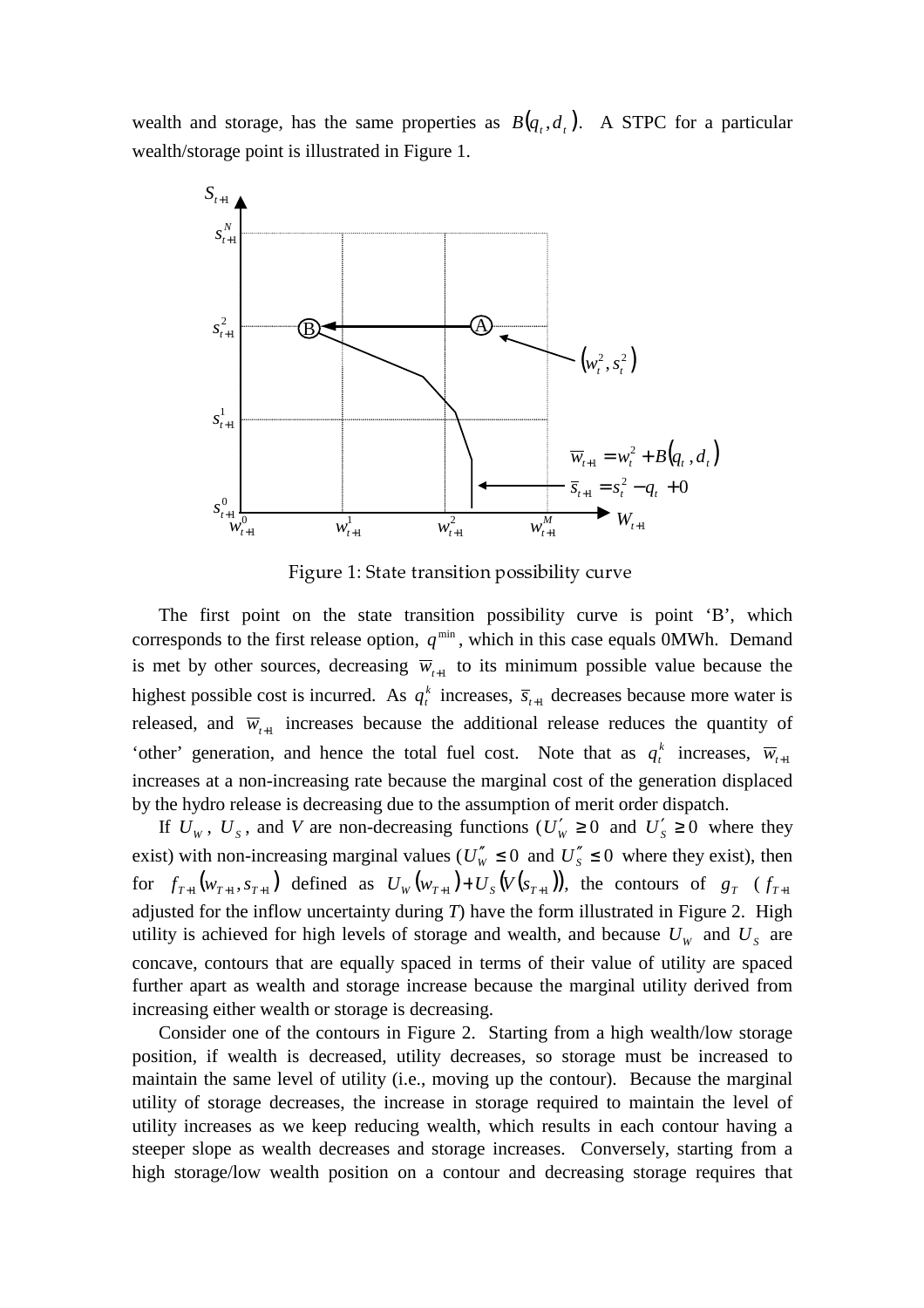wealth be increased to maintain the same value of utility, and at an increasing rate. Hence each contour becomes flatter as storage decreases and wealth increases.



 $\Gamma$  and  $\Omega$ ,  $\Gamma$  antoning of the utility quality

To determine the optimal release for some  $(w^m_T, s^n_T)$ *T*  $w_T^m, s_T^n$ , we map the STPC on to  $W_T \times S_T$ , then select  $q^k$  which maximises value of  $g_T$ . This is equivalent to finding the point on the STPC which reaches the highest contour of *g<sup>T</sup>* . Figure 3 shows the STPC for  $\left( w_{T}^{m},s_{T}^{n}\right)$ *T*  $(w_T^m, s_T^n)$ , indicated by the curve  $(\overline{w}_{T+1}^m, \overline{s}_{T+1}^n)$ *T*  $\overline{w}_{T+1}^m$ ,  $\overline{s}_{T+1}^n$ , which intersects contour  $c^3$  at the (optimal) release level *q*′′. Now consider the STPC from a wealth/storage pair,  $\left( \overline{{W}_T^m},\overline{{S}_T^{n+1}}\,\right)$ *T*  $(w_T^m, s_T^{n+1})$ , which has the same level of wealth and a higher storage level than  $(w_T^m, s_T^n)$ *T*  $w_T^m, s_T^n$ ). The wealth state transition is independent of the level of storage<sup>2</sup>, so the mapping of the benefit function in the wealth dimension is the same for  $(w_{T}^{m}, s_{T}^{n+1})$ *T*  $\left(w^m_T, s^{n+1}_T\right)$  as it is for  $\left(w^m_T, s^{n+1}_T\right)$ *T*  $w_T^m$ , *s* and is shifted upwards in the storage dimension by  $s_T^{n+1} - s_T^n$ *T n*  $s_T^{n+1} - s_T^n$ , and the new optimal release level is  $q''$ , where  $q'' > q''$ .



 $\Gamma$  and  $\Omega$ . Delegge ustaket in stems as dimension

 $\overline{a}$ 

 $2<sup>2</sup>$  If head effects were taken into account, this would not be the case.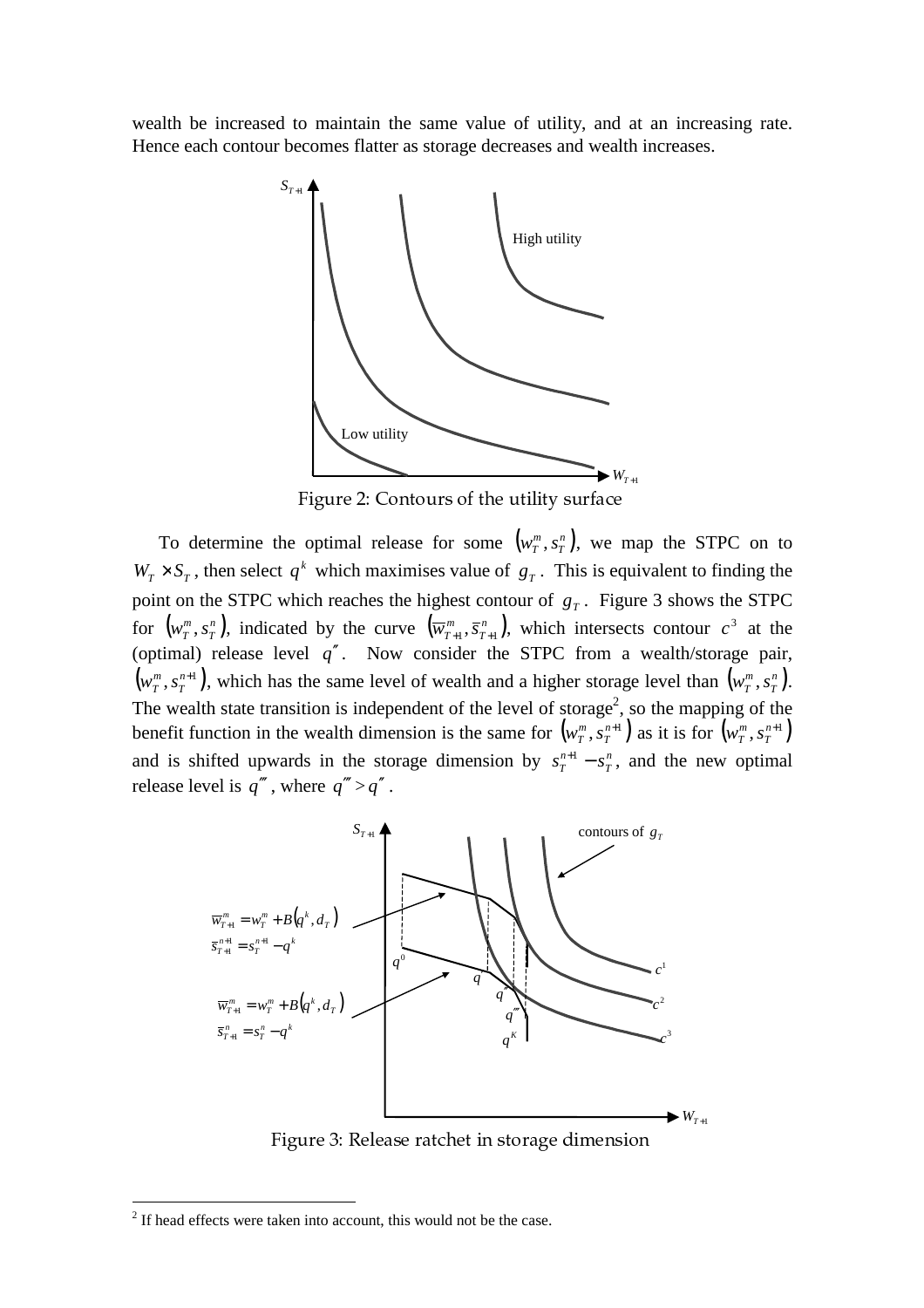The slopes of the contours increase as storage increases, but the form of the STPC (and the slopes of the segments) remains the same, so if  $\hat{q}_T^{m,n}$  is optimal for  $(w_T^m, s_T^n)$ *T*  $w_T^m$ , *s* then for  $(w_T^m, s_T^{n+1})$ *T*  $w_T^m$ , *s* 

$$
\hat{q}_T^{m,n+1} \ge \hat{q}_T^{m,n} \qquad \qquad \forall m \qquad (14)
$$

where  $s_T^{n+1} \geq s_T^n$ *T n*  $s_T^{n+1} \geq s_T^n$ , which we term the 'release ratchet' in the storage dimension. So for some level of wealth, and given that the marginal utility derived from holding more storage decreases as more water is stored, it will be optimal to release more at a higher storage level than at a lower storage level and move to a position of lower storage and higher wealth. A similar result occurs when shifting the STPC in the wealth dimension and holding storage constant, so if  $\hat{q}_{T}^{\scriptscriptstyle{m,n}}$  is optimal for  $\left(w_{T}^{\scriptscriptstyle{m}},s_{T}^{\scriptscriptstyle{n}}\right)$ *T*  $\left(w_T^m,s_T^n\right)$ , then for  $\left(w_T^{m+1},s_T^n\right)$ *T*  $w_T^{m+1}, s$ 

$$
\hat{q}_T^{m,n+1} \ge \hat{q}_T^{m,n} \qquad \qquad \forall n \qquad (15)
$$

From these two results it also follows that if  $\hat{q}_{T}^{\scriptscriptstyle{m+1,n}}$  is optimal for  $\left(w_{T}^{\scriptscriptstyle{m+1}},s_{T}^{\scriptscriptstyle{n}}\right)$ *T*  $w_T^{m+1}, s_T^n$  and  $q_t^{m,n+1}$  $q_t^{m,n+1}$  is optimal for  $(w_T^m, s_T^{n+1})$ *T*  $\left(w_T^m,s_T^{n+1}\right)$ , then for  $\left(w_T^{m+1},s_T^{n+1}\right)$ *T*  $w_T^{m+1}, s$ 

$$
\hat{q}_T^{m+1,n+1} \ge \max\left(\hat{q}_T^{m+1,n}, \hat{q}_T^{m,n+1}\right) \qquad \qquad \forall m, n \qquad (16)
$$

The ability to 'ratchet' the release level as the state space is searched means that the search for the optimal release for some  $(w_i^m, s_i^n)$ *t*  $w_t^m$ ,  $s_t^n$ ) can be started from the ratchet release level rather than at  $q^{\text{min}}$ , significantly reducing the computational requirements for the search.

In addition, if we assume the other stations are loaded in order of their marginal cost,  $B(q_t, d_t)$  is a concave function that decreases monotonically as  $q_t$  increases, and it is therefore possible to terminate the search for the optimal release when  $\bar{f}_t^{m,n,k+1} < \bar{f}_t^{m,n,k}$ *t m n k*  $\bar{f}^{m,n,k+1}_{t} < \bar{f}^{m,n}_{t}$ because there is a unique utility maximising intersection of  $f_{T+1}$  and *B*.

The concavity of the expected utility function is preserved by the form  $f_{T+1}$  and *B* (as they are defined here), and is not affected by the uncertainty adjustment, so the modifications described above can be applied for all *t*, resulting in a decrease in the execution time by approximately 99%.

#### **4 Results**

To examine the impact of risk aversion, optimisations were performed using four 'risk averse' end-of-horizon utility surfaces (RA1, RA2, RA3, RA4) which increased in curvature (risk aversion) in the wealth dimension; the utility of storage curve remained the same. The 'risk neutral' case (RN), where the utility curve has a constant slope, was also solved and used as a base case against which the risk averse results were compared. Figure 4 illustrates the RA2 and RA4 end-of-horizon utility surfaces.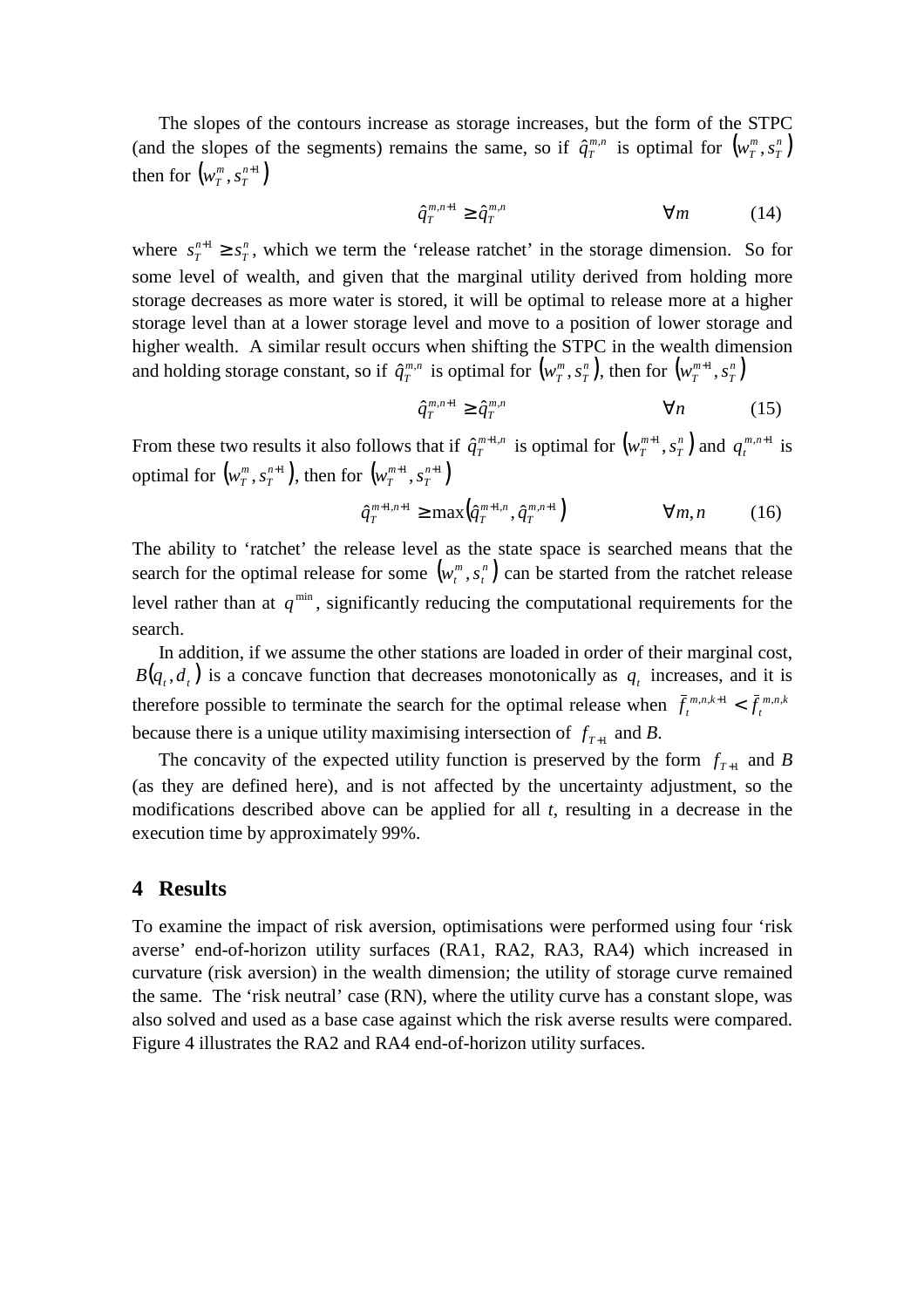

The output from the optimisations are optimal release surfaces for each week which describe the optimal release should a wealth/storage pair be arrived at. An example of one of these surfaces is shown in Figure 5. The release is non-decreasing in both the storage and wealth dimensions. For low storage, the release is the same for all wealth values, so the marginal value of storage dominates any wealth/storage trade-off. For higher storage levels, though, release increases as wealth decreases because the marginal value of wealth increases relative to the marginal value of storage.



Demand is highest over the middle part of the year, so there is the potential for large costs (large decreases in national wealth) to be incurred because the high demand will require the use of more expensive thermal stations. We would expect hydro release to be higher over those periods, then, because low release will result in higher thermal costs. However, as risk aversion increases, the incentives for avoiding low wealth outcomes are 'stronger' and the incentives for achieving high wealth outcomes are 'weaker', so it will be more 'acceptable' to incur a larger cost should the future uncertainty be such that it is desirable to store more water as a mechanism to hedge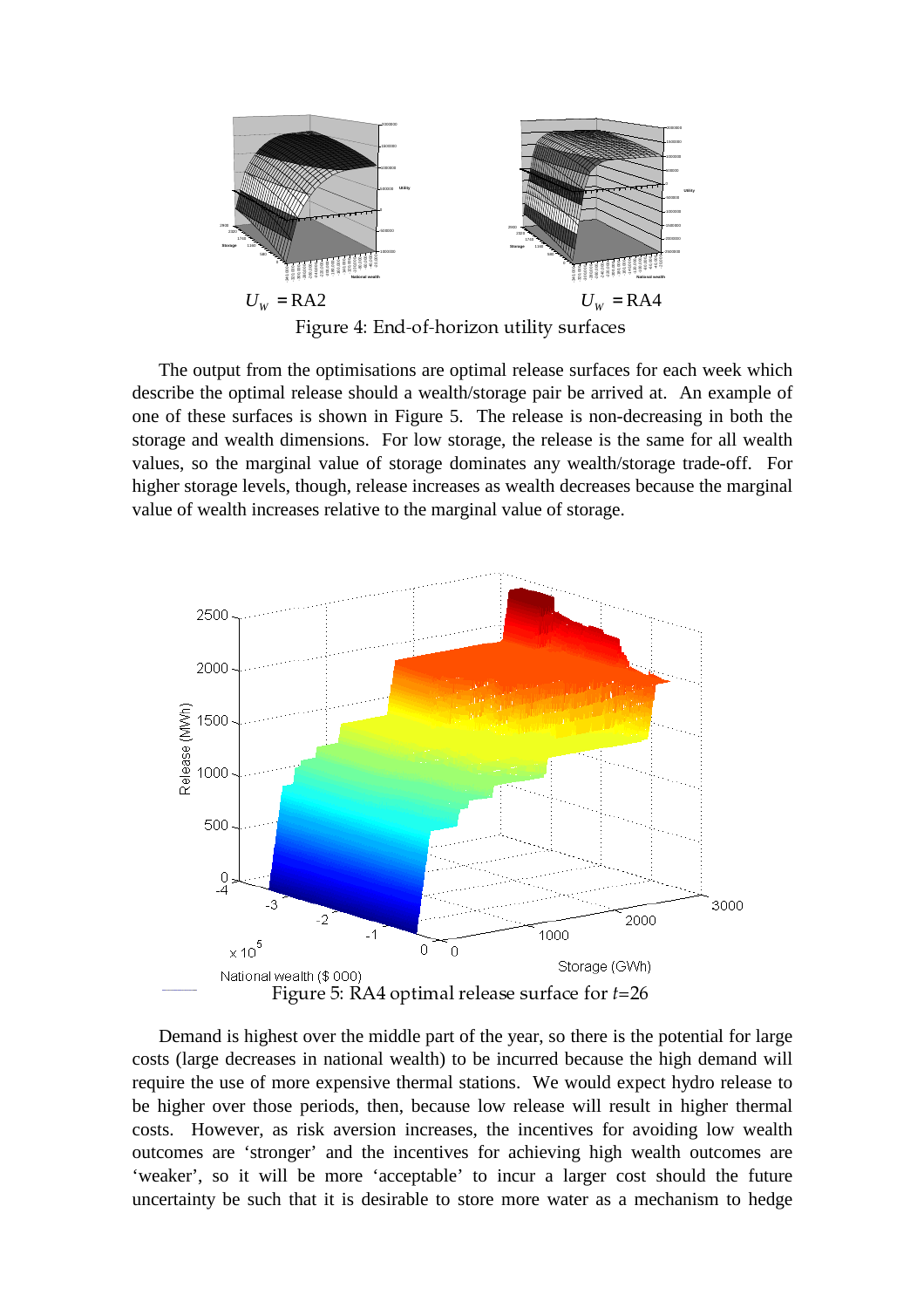against that possibility. Figure 6(a) shows the mean simulated hourly release for each week. The impact of risk aversion is to release less, which implies that more water must be held in storage so the mean storage directories are higher then the RN trajectory, as illustrated in Figure 6(b).



The impact of risk aversion on end-of-horizon net wealth (NW) is to decrease the frequency of very high (good) and very low (bad) NW. This is illustrated in Figure 7, which shows the RN and RA4 probability density functions for NW.



 $\Gamma_{\text{2}}^{1}$   $\approx$   $\mu_{\text{2}}$   $\eta$ . Four NIMI DDEs for DNI and DAI

Risk aversion also decreases mean NW and decreases the standard deviation and semistandard deviation of NW. See [2] for a fuller discussion of these results.

## **5 Summary**

This paper has described a SDP formulation of the medium-term reservoir scheduling problem with inflow uncertainty and a 2-dimensional state-space. By defining the accumulated wealth as a state, we can define a non-linear utility function to reflect the decision maker's attitude towards end-of-horizon wealth and end-of-horizon storage outcomes. For each week, the optimisation determines the optimal release decision for discrete values of national wealth and storage that maximises the expected end-of